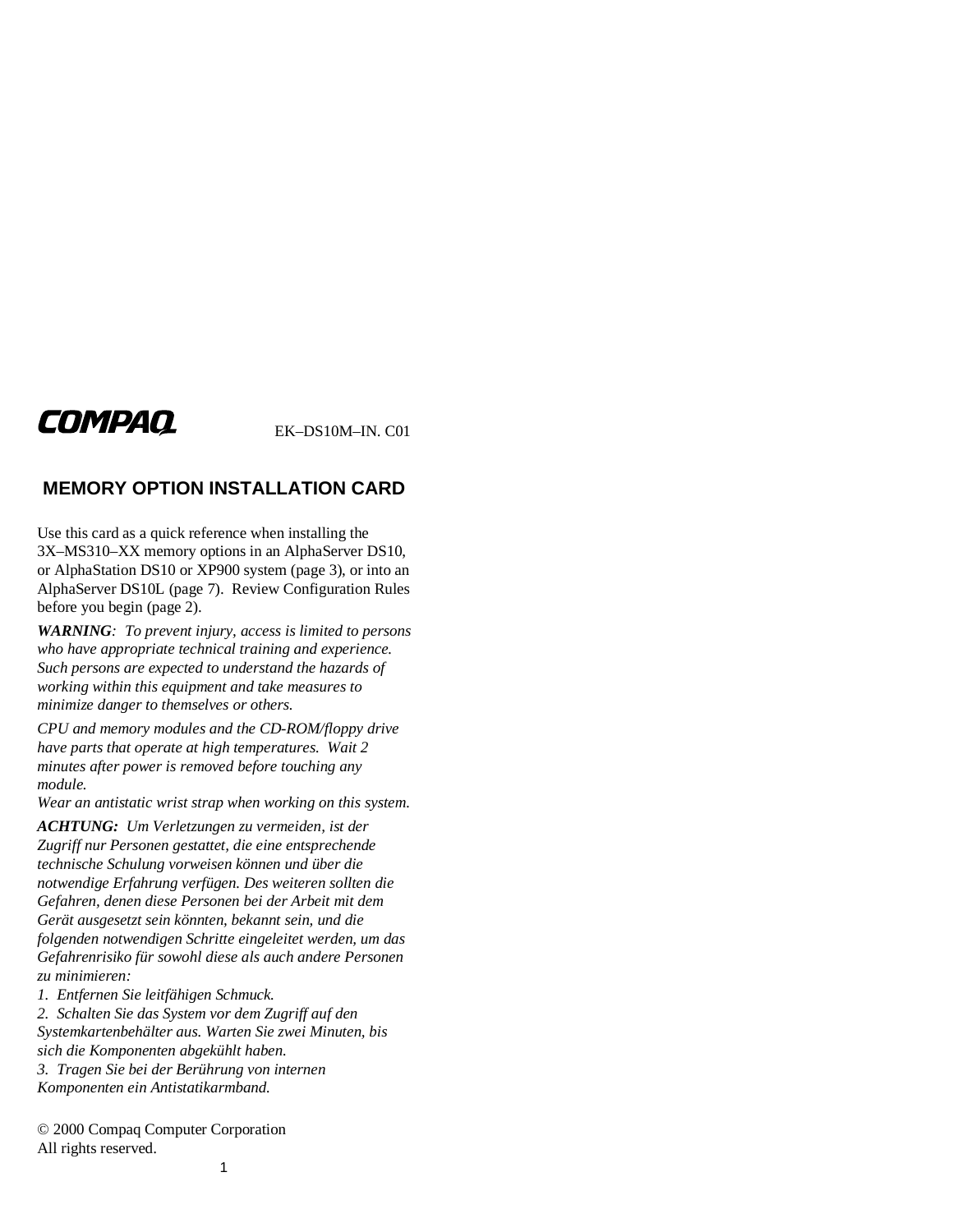#### **Overview**

- Before You Begin
- Configuration Rules
- Installing Memory in an AlphaServer DS10, or AlphaStation DS10 or XP900
	- Open the DS10/XP900 System
	- Remove the Floppy Disk Drive
	- Install the Memory Option
	- Restart the System
- Installing Memory in an AlphaServer DS10L
	- Open the DS10L System
	- Install the Memory Option
	- Restart the System
- Verify the Installation

#### **Before You Begin**

Keep these points in mind when installing a memory option or replacing a memory module:

- The two modules in a memory option must be the same capacity. However, the options within a system box can be a mix of capacities.
- Memory options are installed in specific slots designated for each option.

#### **Configuration Rules**

- A memory option consists of two DIMMS.
- Both DIMMs in a bank must be the same capacity; it is recommended that they be from the same manufacturer.
- **DS10 and XP900:** Always fill at least one bank, bank 0 or 1, as shown in Figure 3, and as shown on the text on the motherboard.
- **DS10L:** Only Bank 0 is used. Install the left DIMM riser card in J15 and right one in J17. See Figure 6.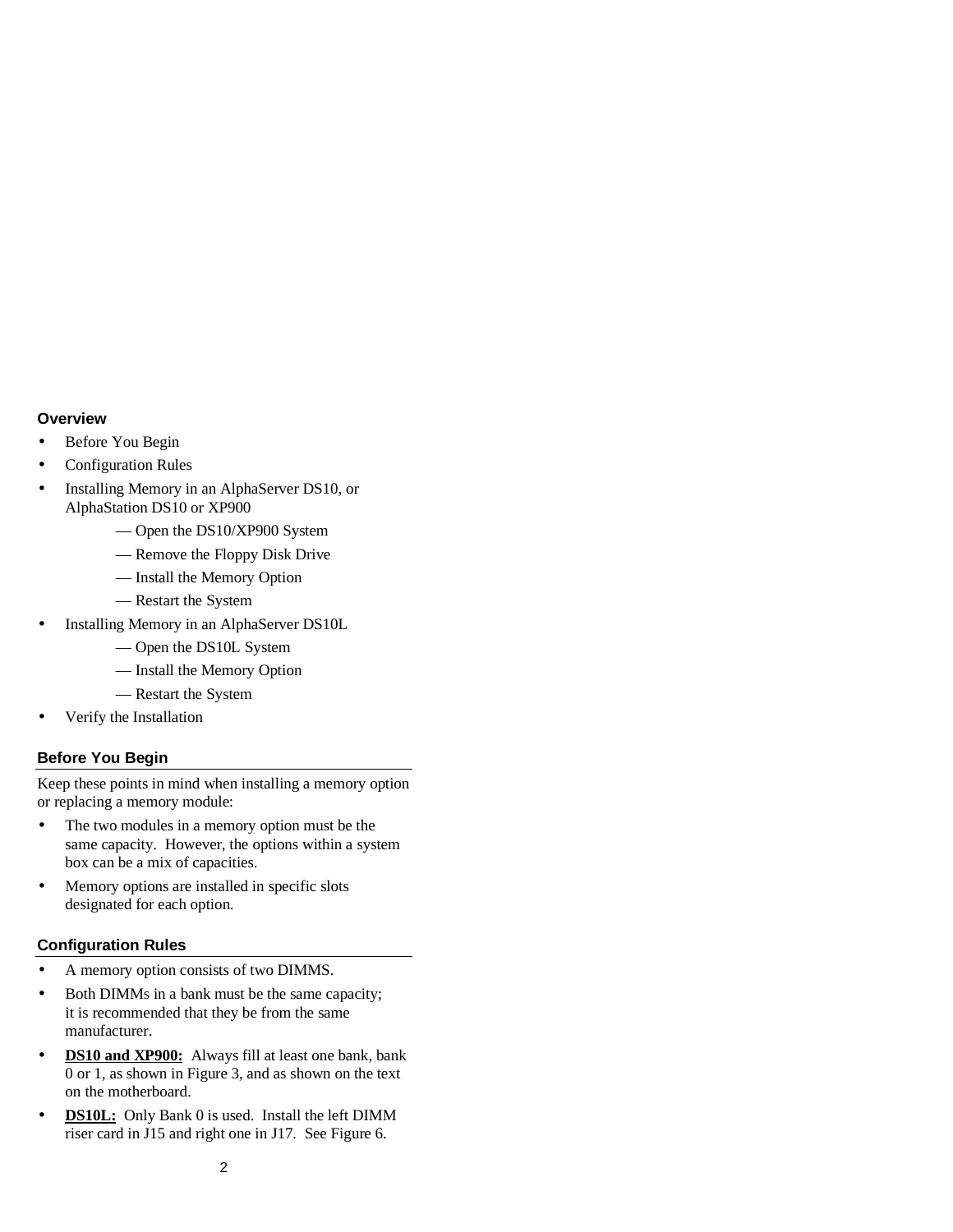#### **Installing Memory in an AlphaServer DS10, or AlphaStation DS10 or XP900**

## **Open the DS10/XP900 System**

Remove the top cover to gain access to the system. See Figure 1.

- 1. Shut down the operating system and power down the system.
- 2. Unplug the power cord.
- 3. Unlock the top cover  $\bullet$ .
- 4. Loosen the captive screw at the top of the bulkhead  $\bullet$ .
- 5. Push down on the lever to the right of the screw and pull it out, perpendicular to the system ➌.
- 6. Slide the cover toward the back of the system. Lift it off.

## **Figure 1 Opening the DS10/XP900 System**

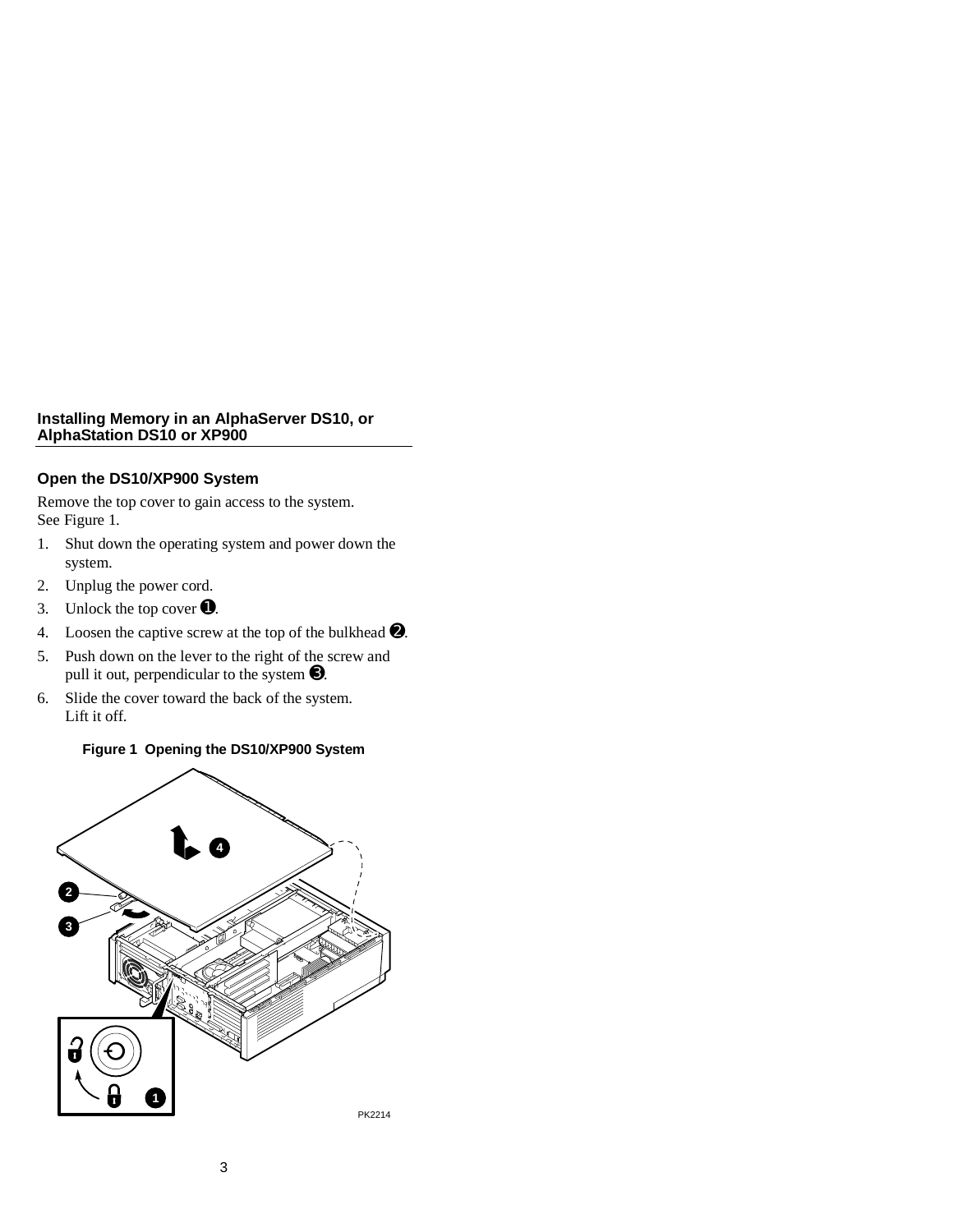# **Remove the Floppy Disk Drive**

To access the memory slots in the DS10/XP900 systems, remove the floppy disk drive.



- 1. Hold on to the cylinder pins, which secure the floppy disk drive unit. Pull them toward the center (see Figure 2)  $\bullet$ .
- 2. Pull the floppy drive unit back and up  $\bullet$ , removing it from the front panel. Place the unit on top of the CD-ROM drive.

Figure 3 shows the location of the DIMM slots on the system motherboard.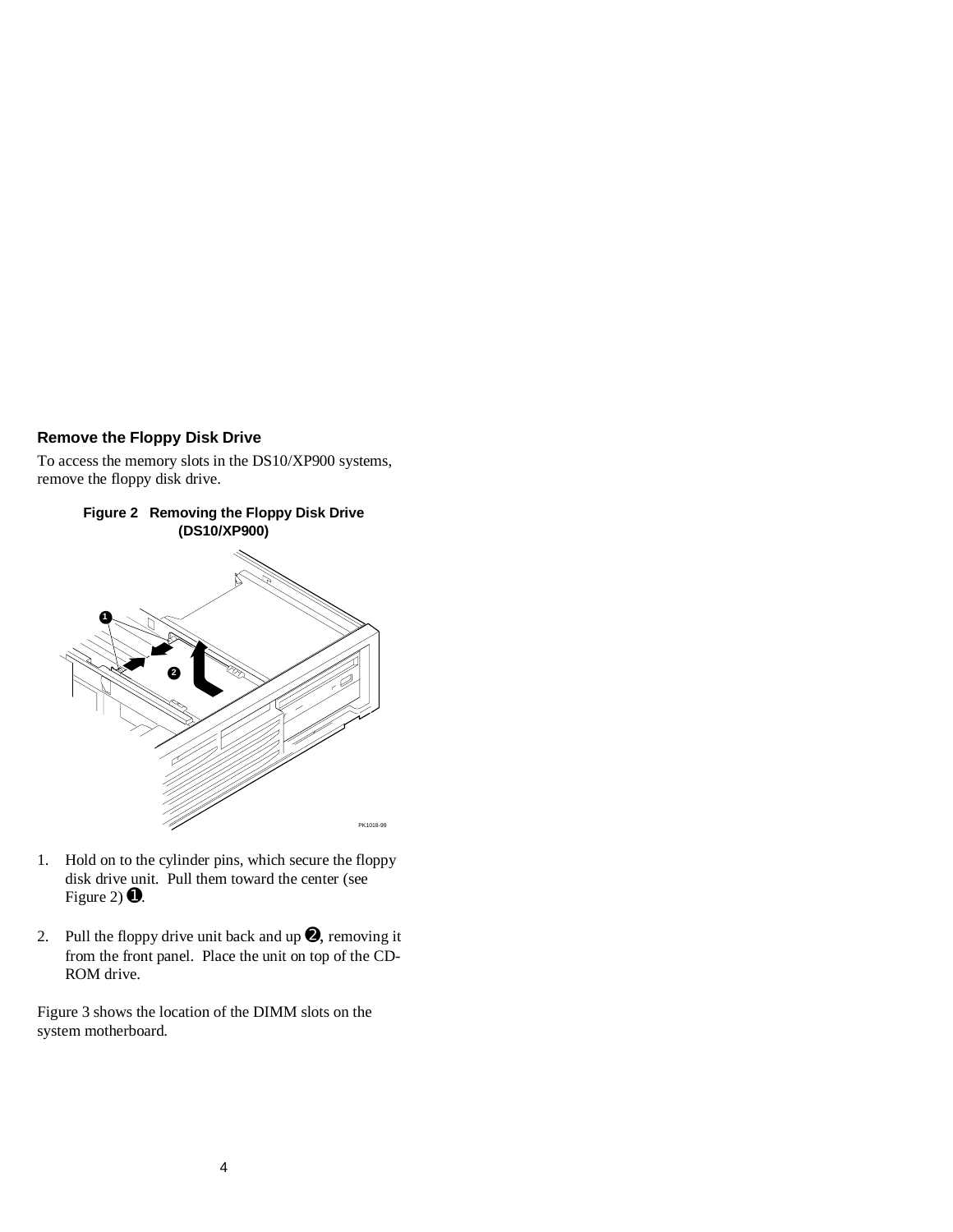



#### **Install the Memory Option**

- 1. Identify the slot locations for the option you are installing. (Note that the DS10L system uses only Bank 0.) See Figure 3.
- 2. Open the memory connector by pushing the levers down and outward. See Figure 4 ➊.
- 3. If you are replacing an existing module, remove it by pulling upward ➋.
- 4. Align each DIMM in the connector and press down ➌. The connector levers close.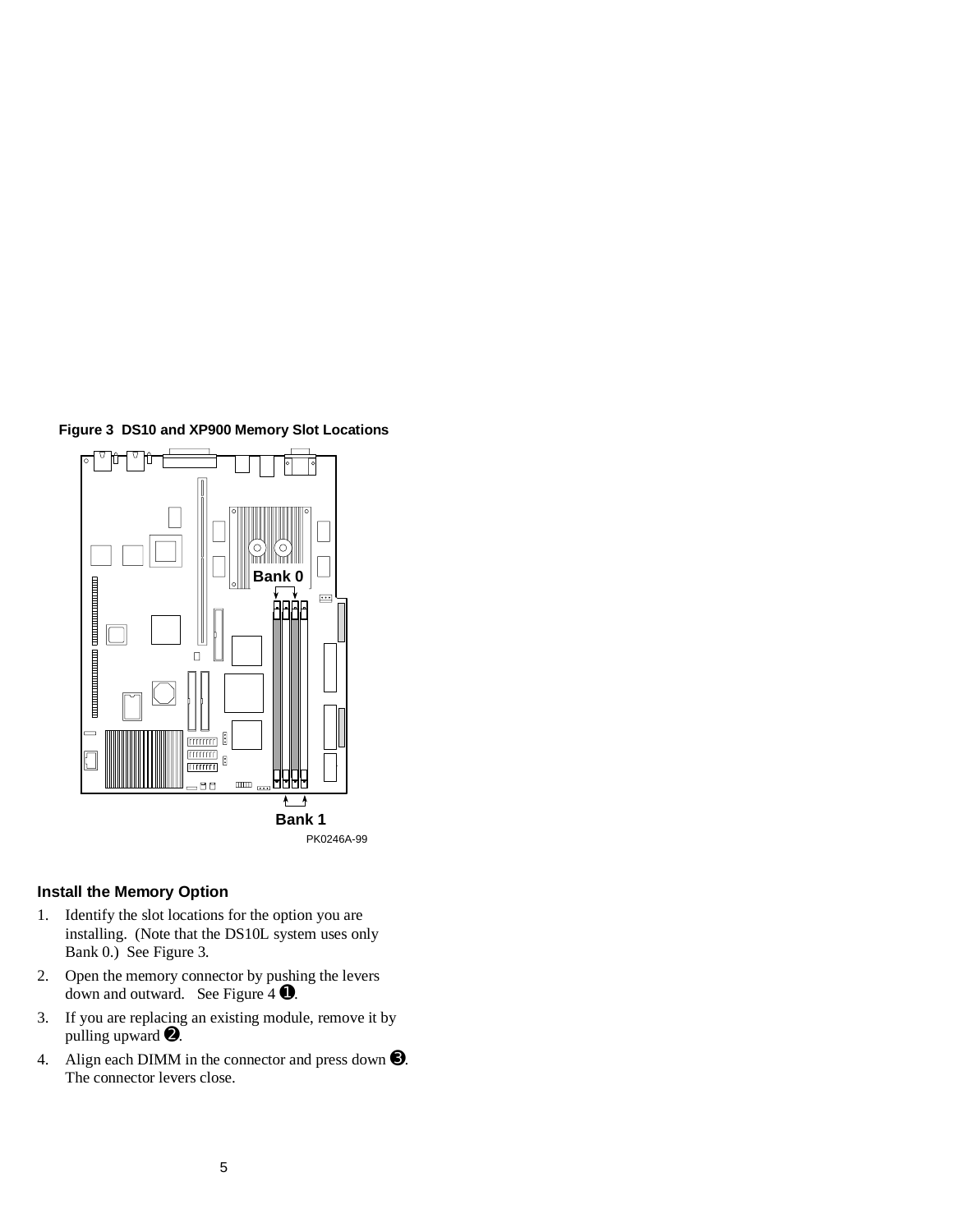

# **Figure 4 Installing Memory in the DS10 and XP900**

PK1009a-99

# **Restart the System**

- 1. Replace the floppy disk drive and secure it with the cylinder pins.
- 2. Replace the system cover by placing it on the system and gently push it down and forward. Fasten the cover using the captive screw at the back of the system.
- 3. Lock the system.
- 4. Plug the power cord back in.
- 5. Turn the system on.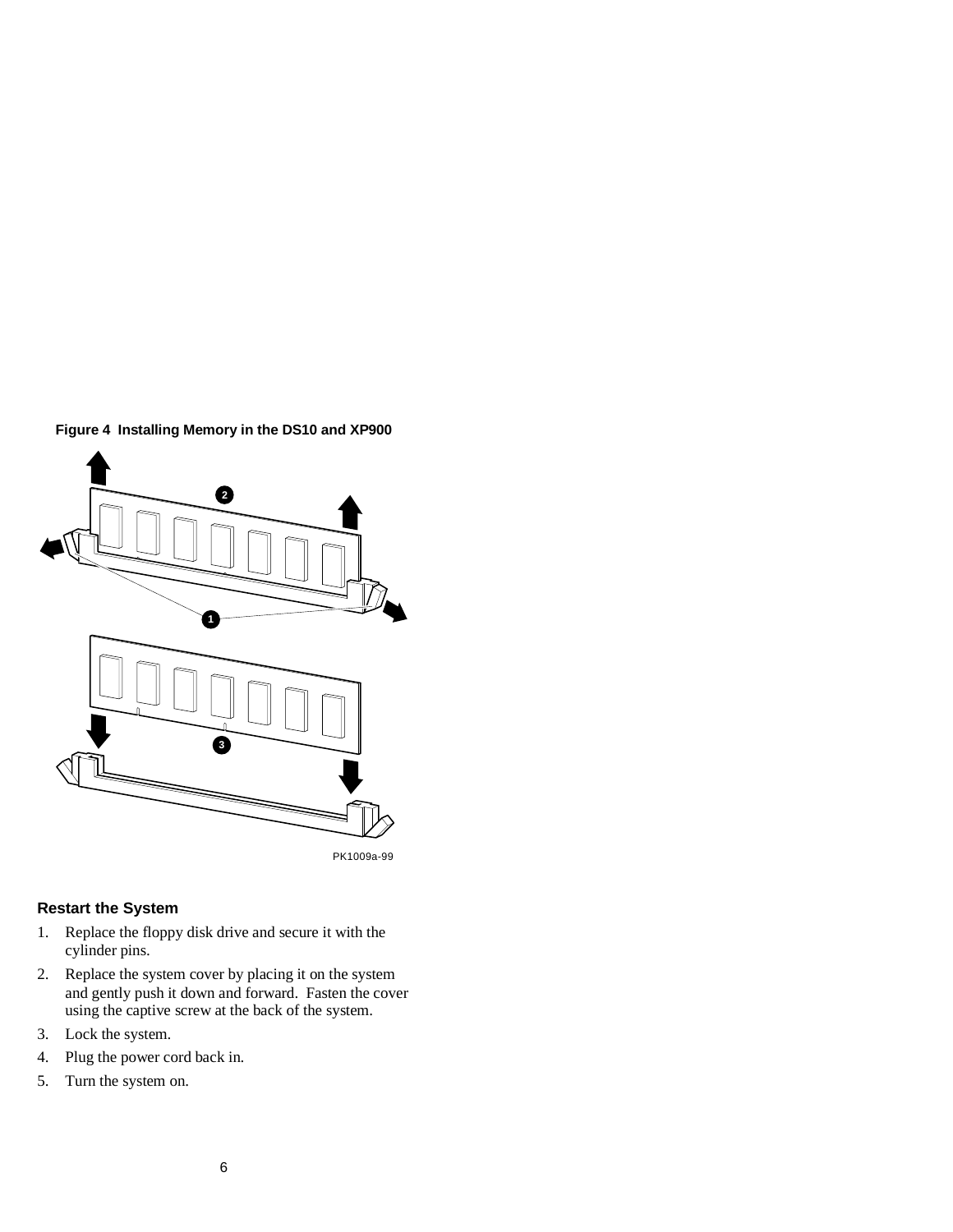# **Installing Memory in an AlphaServer DS10L**

## **Open the DS10L System**

- 1. Shut down the operating system and power down the system.
- 2. Unplug the power cord.
- 3. Loosen the six (6) captive quarter-turn screws on the cover. See Figure 5 ➊.
- 4. Loosen the two captive screws on the cover  $\bullet$ .
- 5. Lift the cover and secure it on the cover side hold-open bracket  $\Theta$ , perpendicular to the base (90°).

## **Figure 5 Opening the DS10L System**

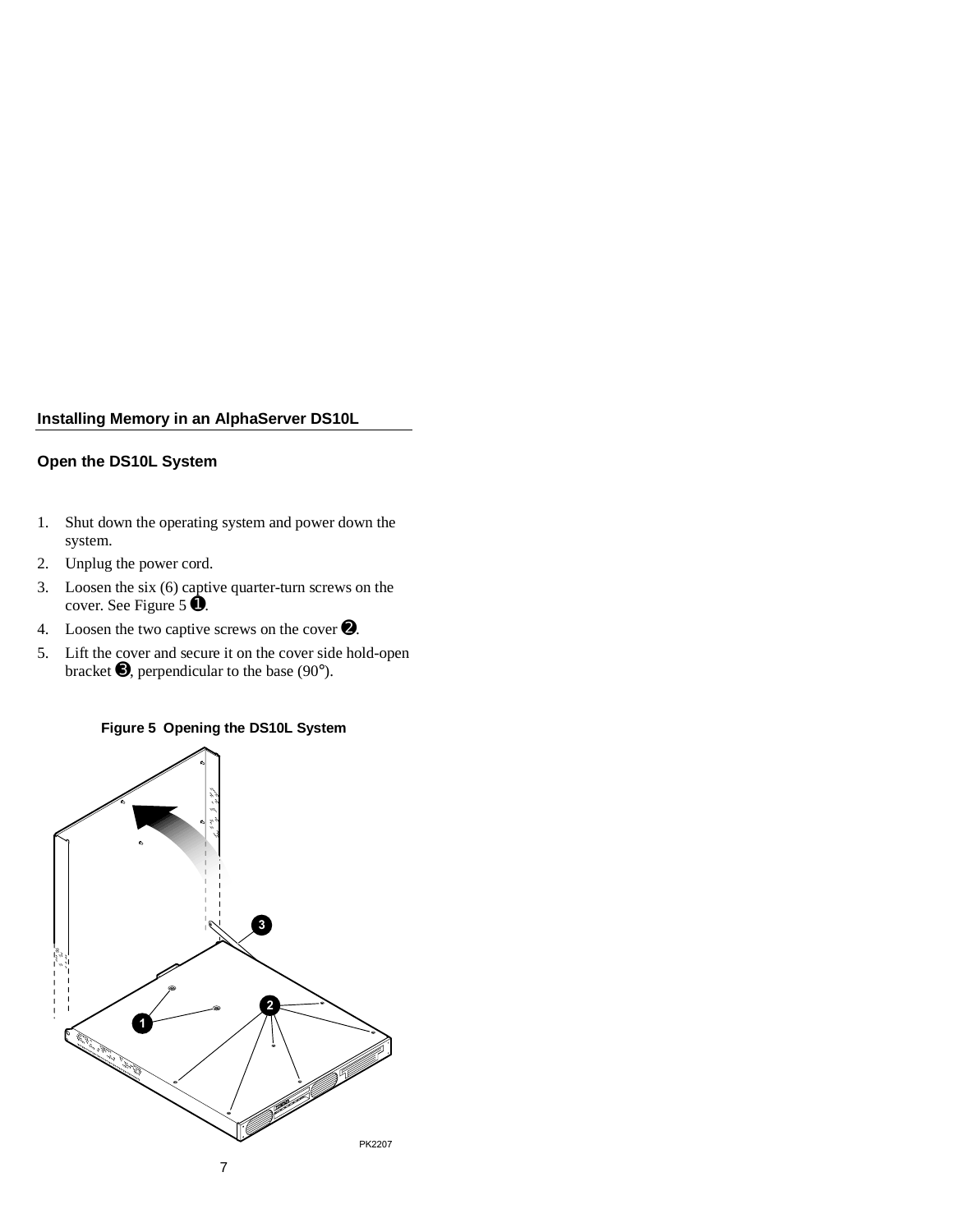#### **Install the Memory Option**

The AlphaServer DS10L uses a memory riser card to accommodate its 1U width. The riser card releases/reseats using the same connectors as the DIMMs.

Note that the DS10L uses only Bank 0 for memory. Bank 1 is not used. See Figure 6.



**Figure 6 DS10L Memory Slot Location**

- 1. Wearing an anti-static strap, release both memory riser cards by pushing the levers at each end down and outward. Pull the riser card up out of the system. See Figure 7  $\bullet$ .
- 2. Release the DIMM from the riser card by pushing the levers at each end down and outward ➋.
- 3. Align each DIMM in a riser card and press down to close the levers.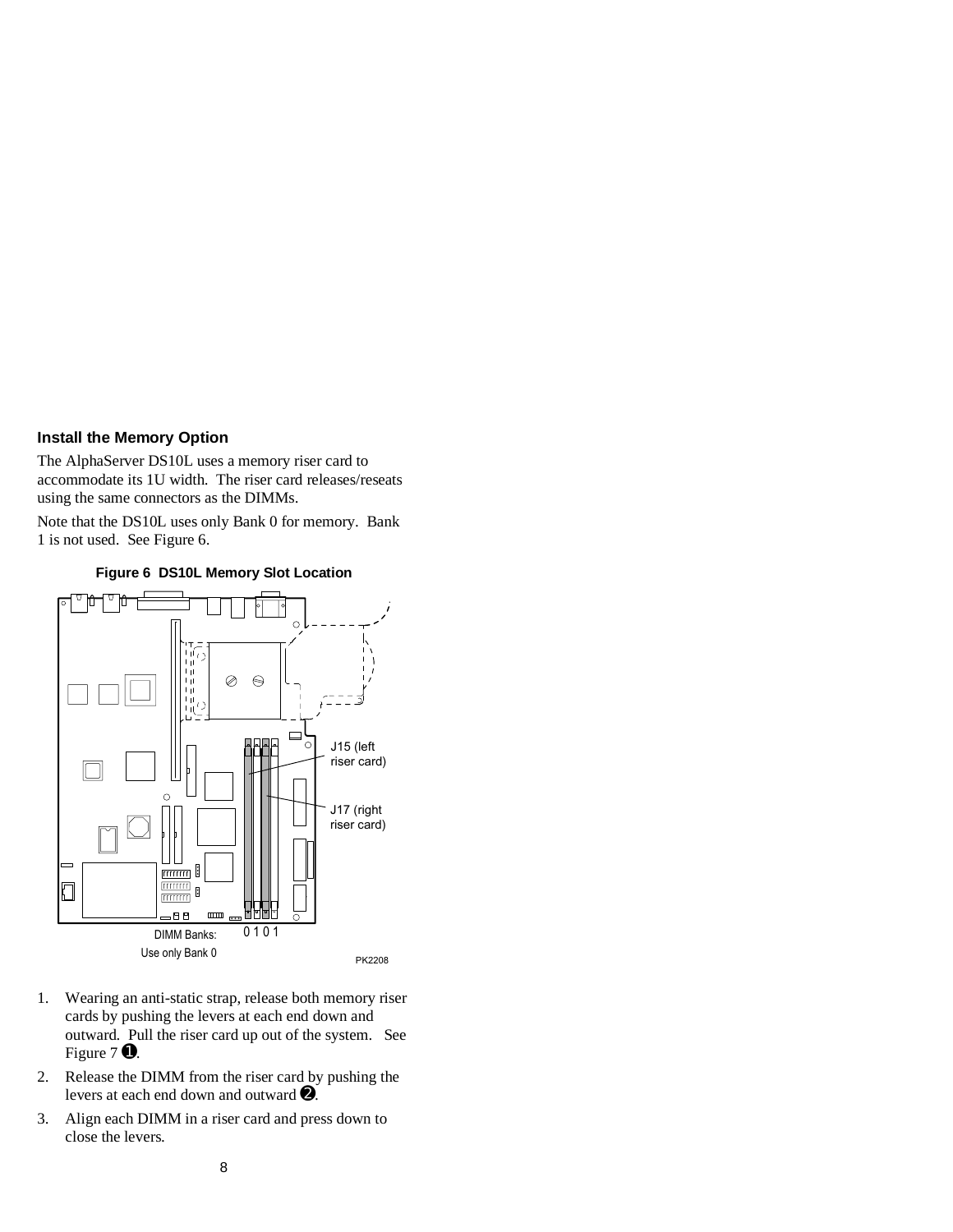Each DIMM riser card is silkscreened with its key position of right or left riser.

- 4. Align the left DIMM riser card in the J15 connector for Bank 0 and press down. The connector levers close.
- 5. Align the right DIMM riser card in the J17 connector for Bank 0 and press down to close the levers  $\bullet$ .